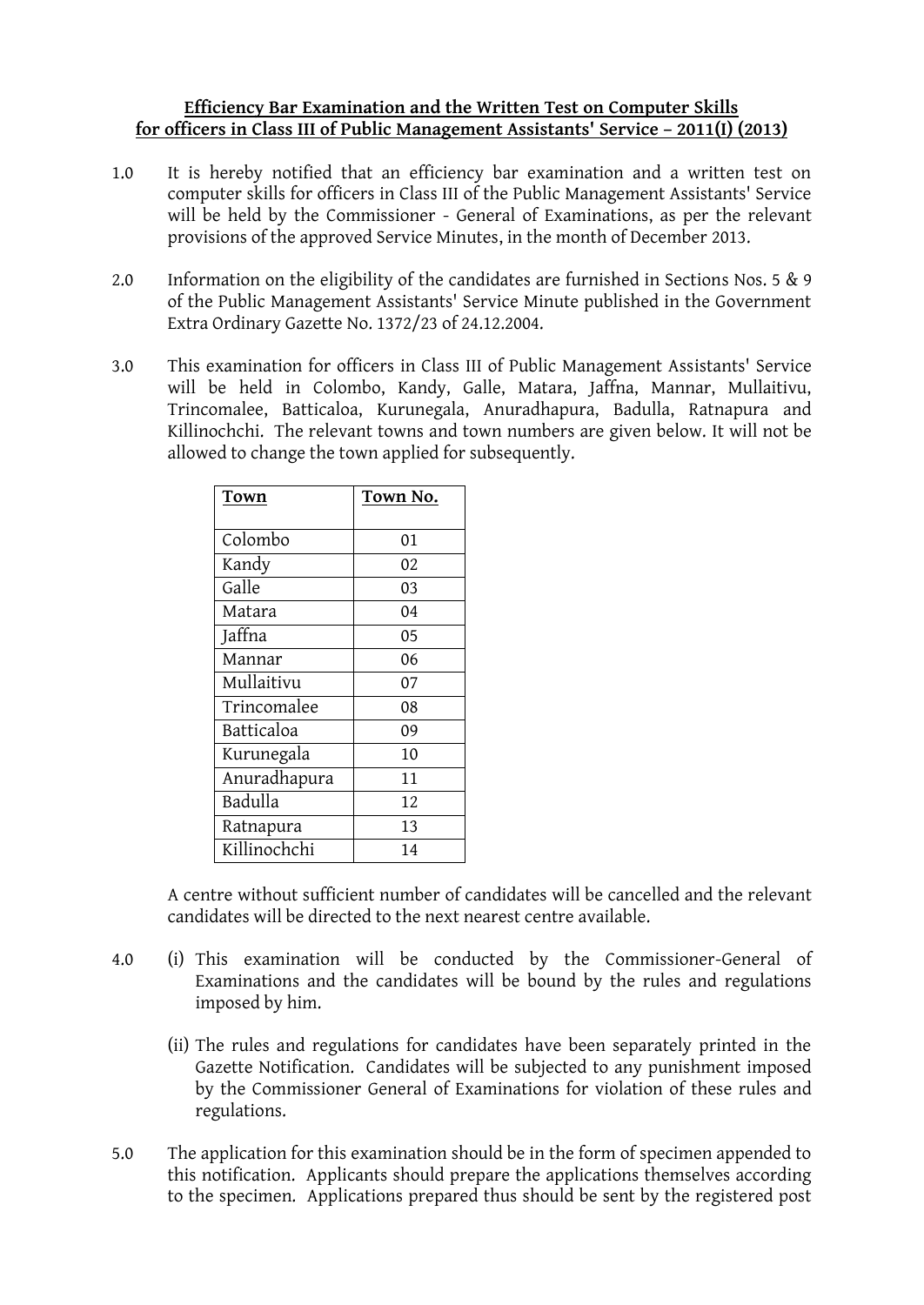through the respective Heads of Departments to reach the **Commissioner-General of Examinations, Organizations and Foreign Examinations Branch, Department of Examinations, Pelawatte, Battaramulla** on or before 14 th October 2013. The name of the examination should be indicated in the top left hand corner of the envelop of the application. Applications received after the closing date will be rejected.

The post and service station of the candidate, at the time he/she applies for the examination will be applicable for all matters relating to examination, and any changes which occur in the past and service station after sending the application will not be considered.

- 6.0 Identity of the Candidates Candidates will be required to prove their identity at the examination hall to the satisfaction of the supervisor for each subject they offer. For this purpose, one of the following documents should be submitted to the supervisor.
	- (i) National Identity Card issued by the Department of Registration of Persons. (ii) A valid Passport

The candidature of those who fail to produce any of the above mentioned documents might be cancelled at the discretion of the Commissioner General of Examinations.

7.0 Applications - Applications should be prepared in a paper of A4 size in such a manner that Para Nos. 1.0 to 5.0 appears on the first page. The application could be typewritten but should be filled in correctly and legibly by candidate's own handwriting. Application should strictly conform to the specimen appended and candidates are advised as not to send more than one application or photocopies. Applications that do not comply with the specimen and that have not been perfected properly will be rejected without notice. Please indicate the title of the examination appearing on the specimen in English language as well, on both Sinhala and Tamil application forms. It is the responsibility of the candidate to make sure that the application form perfected by him/her self complies with the specimen given in the examination notice and further it would be advisable to keep a photocopy of the completed application form.

The candidates appearing for the examination for the  $1<sup>st</sup>$  time need not pay examination fees. However, the examination fee of Rs. 400/- for the whole examination and the examination fee of Rs. 200/- for a single subject should be affixed for subsequent sittings. This examination fee can be paid to any District of Divisional secretariat in the island to be credited to revenue head 2003-02-13 of the commissioner General of Examination and the receipt should be affixed firmly in the relevant cage. Further it is advisable to keep a photocopy of the receipt. Under any circumstances, the fees will not be refunded or transferred in respect of any other examination.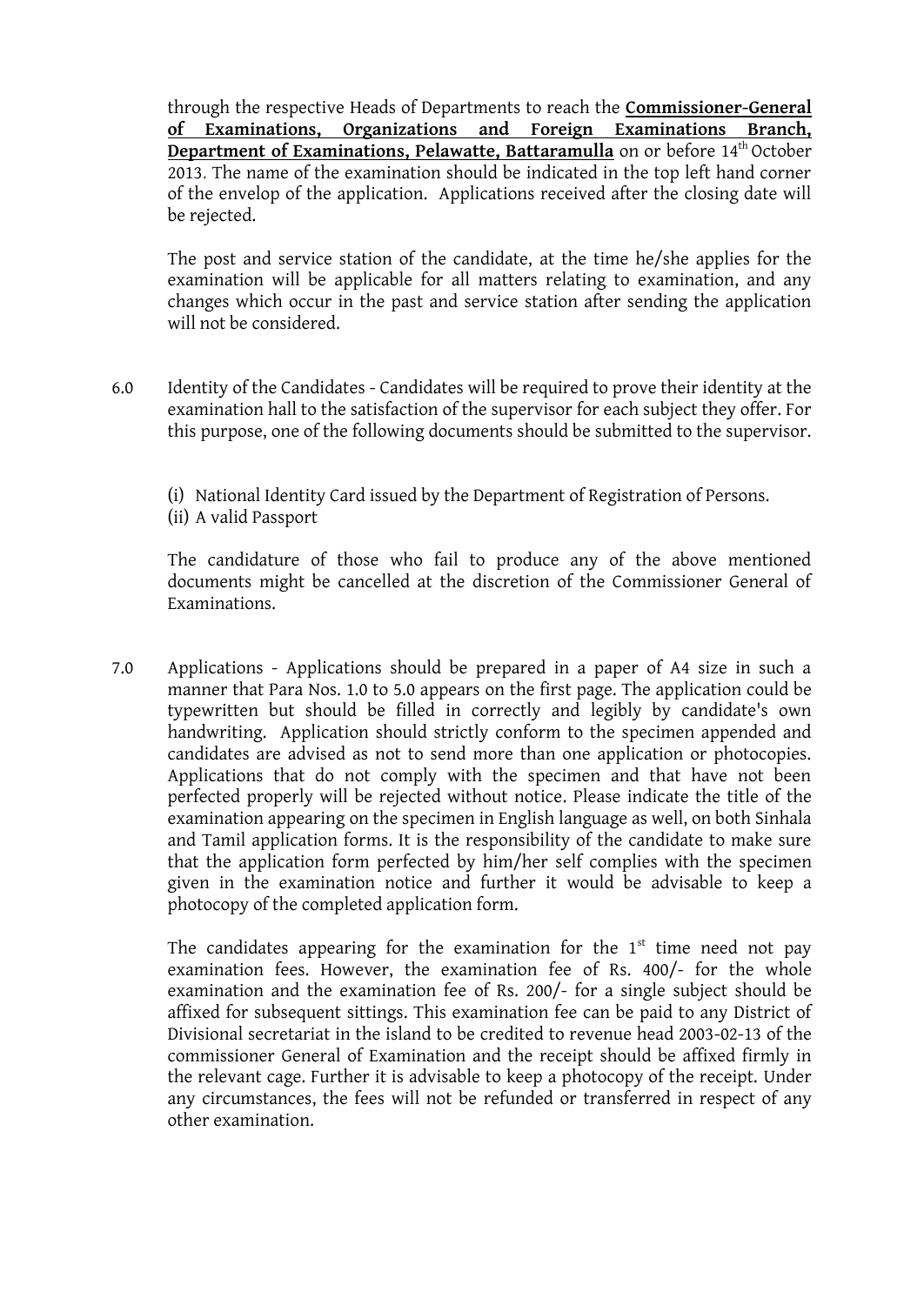- 8.0 The Commissioner-General of Examinations will issue copies of the time table and admission cards to all candidates whose applications have been received. Issuance of an admission card to a candidate does not necessarily mean that the candidate is eligible to sit the examination. Candidates should get their signature on the admission card attested in advance and surrender to the supervisor of the examination hall. Candidates without admission cards will not be permitted to sit for the examination. A notification will be published in newspapers by the Department of Examinations as soon as the admission cards are issued to candidates. If the admission card is not received even after 2 or 3 days of such advertisement, steps should be taken to notify the Department of Examinations in the manner specified in the advertisement. It would be advisable to keep the following in hand at the time of calling the Department of Examinations: i.e. receipt of registration and in case of applicants outside Colombo, letter of request, furnishing a fax number to which the admission card should be sent.
- 9.0 The Heads of Departments should approve duty leave for officers to whom admission cards have been issued by the Commissioner-General of Examinations to enable them to appear for the examination. No traveling expenses will be paid.
- 10.0 This examination will be held in Sinhala, Tamil & English media. The officers may sit for this examination either in the language medium in which they sat for the entry examination to the service or in one of the official languages. Candidates who entered the service without a competitive examination may sit for the examination in their medium of education or in one of the official languages. The language medium of examination, mentioned originally in the application, cannot be changed subsequently.
- 11.0 Officers may appear separately for each subject at different occasions at their discretion. However they should score at least 40% of the total marks for each subject, for a pass.
- 12.0 Commissioner-General of Examinations will release the results of the examination to the Director General of Combined Services and names of the successful candidates will be published in the gazette of the Democratic Socialist Republic of Sri Lanka.
- 13.0 Examination Procedure Candidates should sit for a written examination that will consist of the following subjects.

|      | <b>Subject</b>            | Subject No. | Marks | Duration   |
|------|---------------------------|-------------|-------|------------|
| (i)  | Office systems            | 01          | 100   | $01$ hrs   |
| (ii) | <b>Accounting Systems</b> | -02         | 100   | $01$ hrs   |
| (ii) | Computer Test             | 03          | 100   | $11/2$ hrs |

## **13.1 Office Systems (Subject No : 01)**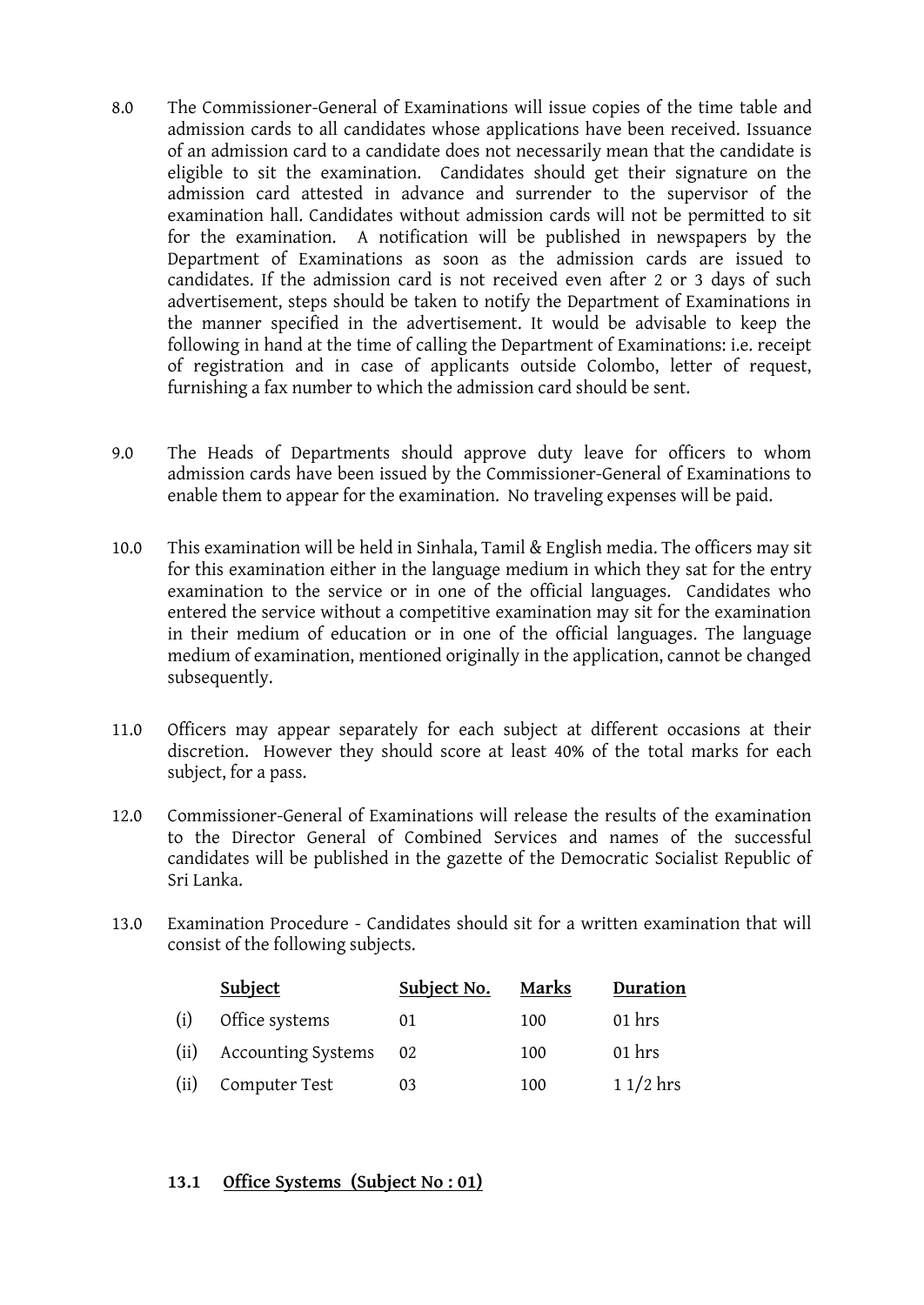Basic knowledge in office systems adopted in government offices and the ability of practical application of the knowledge will be tested. Further, the candidates' ability of understanding official correspondence, ability of indicating observations/ideas precisely and clearly and the skill of drafting letters as per the instructions given will be tested. This paper will consist of two parts.

- **Part I** Consists of questions that require short answers. Answers should be provided on the paper itself. Should answer all the questions. (25 marks)
- **Part II** A question paper of structured essay type. Should answer 03 Out of 04 questions. (75 marks)

## **13.2 Accounting Systems (Subject No : 02)**

Candidates' knowledge in an understanding of basic accounting procedures adopted in government offices and the purposes of books and records on financial control will be tested. Paper will consist of two parts.

- **Part I -** Consists of questions that require short answers. Should provide answers on the paper itself. Should answer all the questions. (25 marks)
- **Part II-** A question paper of structured essay type. Should answer 03 out of 04 questions. (75 marks)

#### **13.3 Test on Computer Skills (Subject No: 03)**

Objective of this test is to verify the candidate's skills on the following.

Basic concepts of Information Technology Windows Operating System File Management

Word Processing Basic skills, Screen Familiarization, Editing text Aligning Text, Fonts and Attributes, Indenting Paragraphs, change of Line Spacing, Tab settings, Finding and replacing text, Spelling and Grammar, Thesaurus

> Working with columns, Page setup Printing documents, Creating Tables, Sorting text File Management Mail Merging Working with macros

Spreadsheets Basic skills Formatting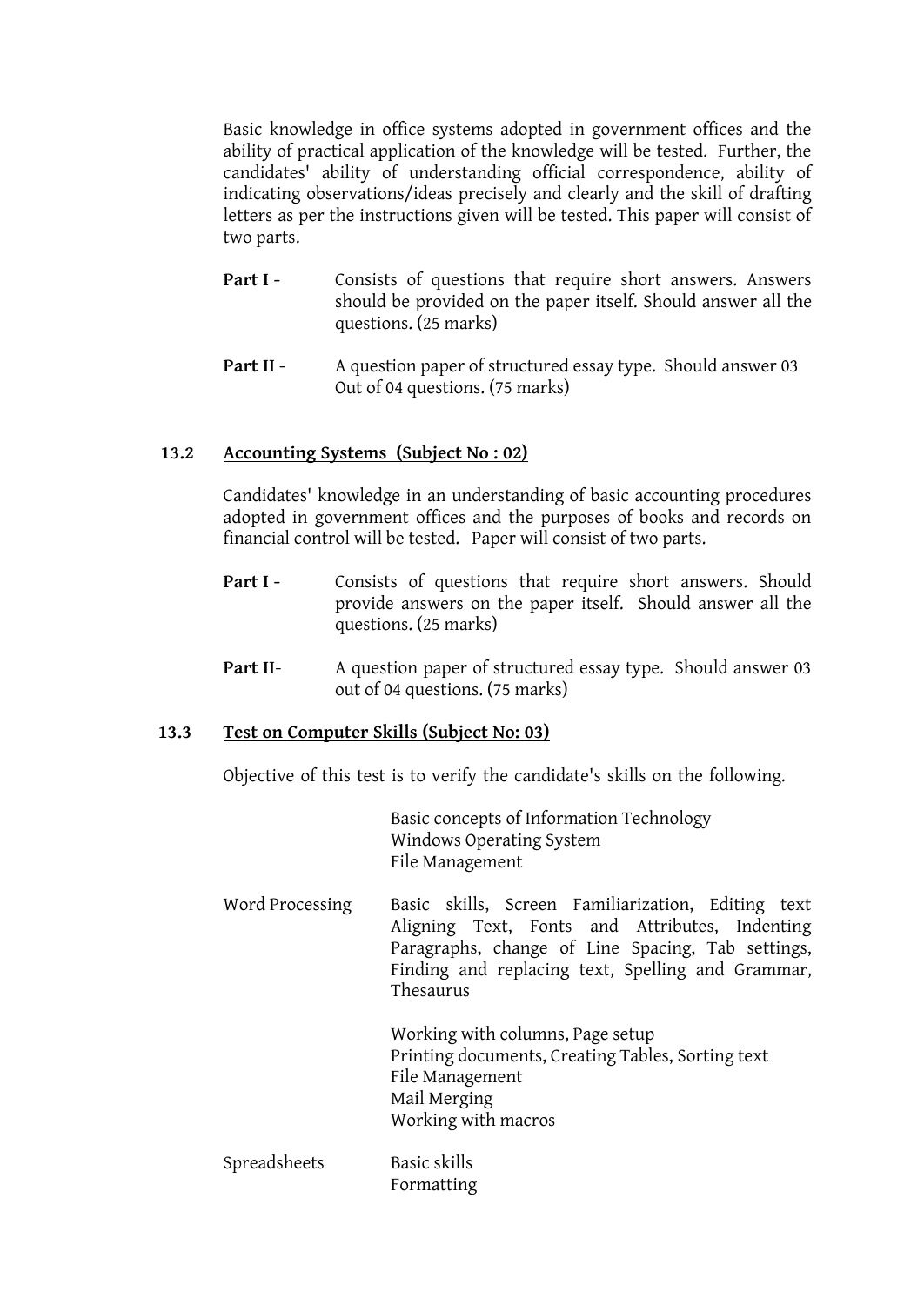|                            | Editing<br>Columns and ranges, Insertion and Deletion<br>Sorting data<br>Creating Charts<br>Printing<br>@ Function<br>Working with Macros, File Management                                                            |
|----------------------------|-----------------------------------------------------------------------------------------------------------------------------------------------------------------------------------------------------------------------|
| Databases                  | Introduction, Basic skills<br>Databases-Creation and application<br>Forms<br>Linked forms, Popup forms, Dialog and message boxes<br>Queries<br>Sorting<br>Reports<br>Working with macros                              |
| Presentations/<br>Graphics | Basic skills, editing, formatting<br>Applying Designs, Inserting images, clip art and graphs<br>Slide Transition and effects, Animations<br>Using Presentation tools, Preparing Masters, Printing<br>Slides and notes |
| Internet                   | Introduction to Internet, World Wide Web, How to<br>Navigate, Practical Internet                                                                                                                                      |
| E-mail                     | Introduction, basic skills, receiving mail, sending mail,<br>responding to mails<br>Working with attachments, Creating and using<br>nicknames<br>Composing messages                                                   |

This paper consists of two parts.

| Part I | consist of 40 questions of MCQ type that require short answers. |
|--------|-----------------------------------------------------------------|
|        | Duration 45 minutes (40 marks)                                  |

Part II 05 semi structured questions. Duration 45 minutes. (60 marks.)

**Note:** As per Section 5:1:2 of Public Management Assistants' Service Minute, officers who possess computer driving licenses awarded by National Apprentice and Industrial Training Authority or an equivalent or a higher certificate issued by institutions recognized by Tertiary Education and Vocational Education Commission, which are published in the web address,[www.pubad.gov.lk/web/eservices/images/stories/special\\_notice/com%28itrelease%2920121](https://www.pubad.gov.lk/web/eservices/images/stories/special_notice/com%28itrelease%2920121108.pdf) [108.pdf](https://www.pubad.gov.lk/web/eservices/images/stories/special_notice/com%28itrelease%2920121108.pdf) of the official website of Ministry of Public Administration and Home affairs, will be exempted from the written test on computer skills. Further, the officers who have obtained the certificate of Computer Application Assistant (NVQ level 3) offered by the National Apprentice and Industrial Training Authority are also exempted from the written test on computer skills.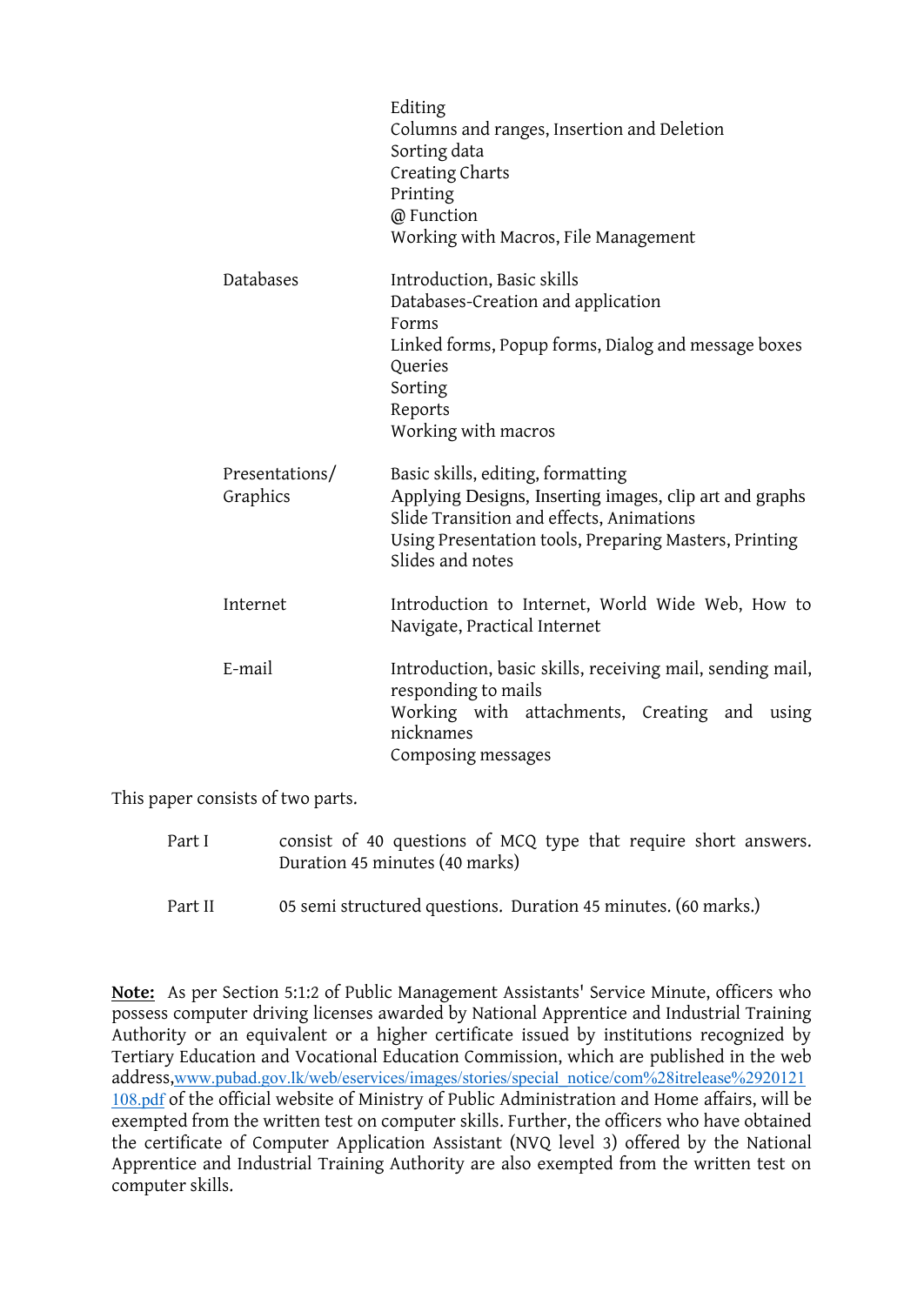14.0 The decision of the Director General of Combined Services will be final in any matter not provided for in this notification.

> K.V.P.M.J. Gamage Director General of Combined Services Ministry of Public Administration & Home Affairs

Ministry of Public Administration & Home Affairs Independence Square Colombo 07 26th August of 2013.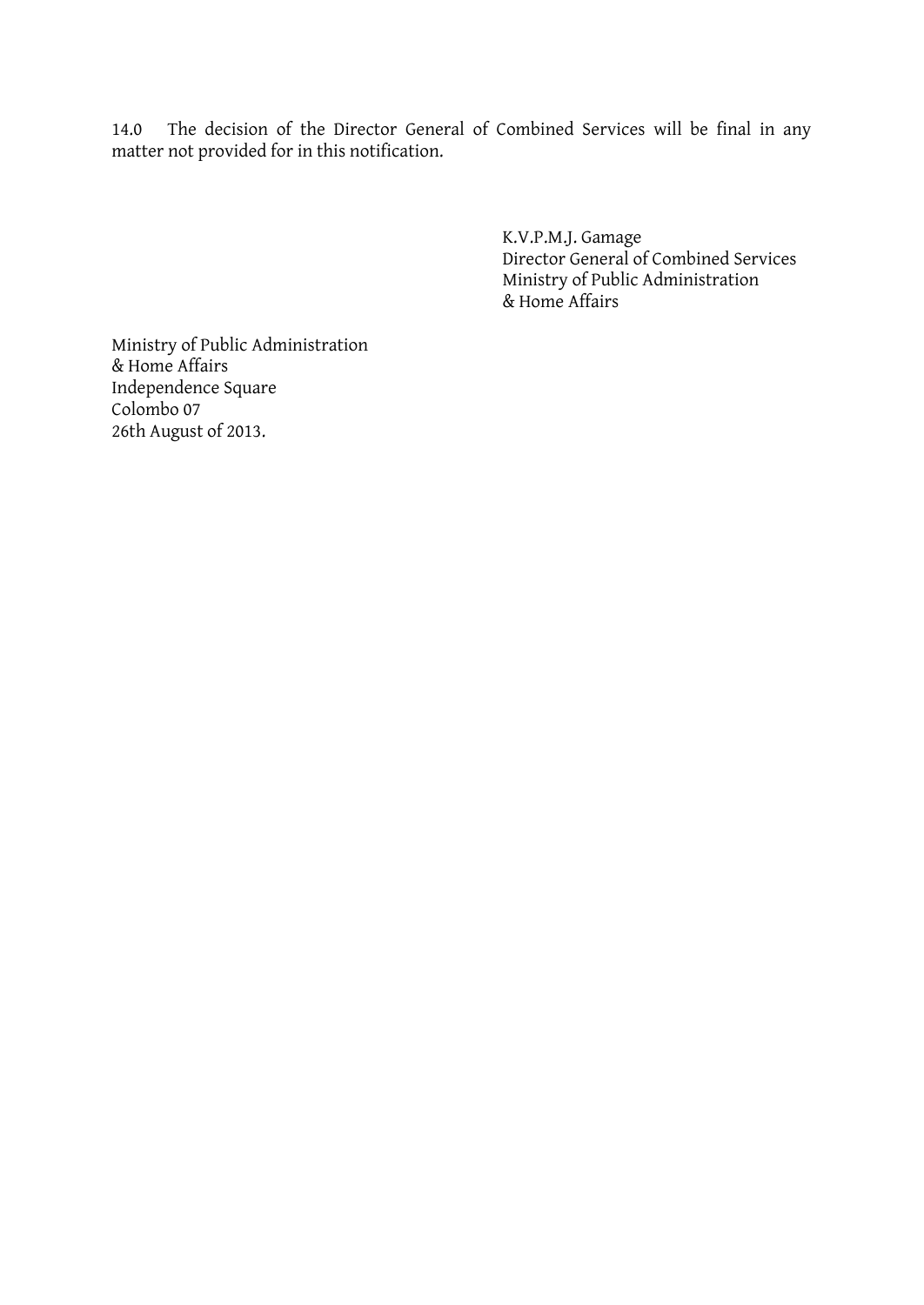## **Specimen Application Form**

(For Office use Only)

Efficiency Bar Examination and the Written Test on Computer Skills for Officers in Class III of Public Management Assistants' Service – 2011(I) (2013)

| Town No.<br>Town |  |  |
|------------------|--|--|
|                  |  |  |
|                  |  |  |

(Indicate the town in which you intend to sit the examination according to your preference as per gazette notification) (This cannot be altered subsequently)

Language medium of examination Sinhala - 2 Tamil - 3 English - 4 (Indicate the relevant number in the cage) (This cannot be changed subsequently)

> 02 03

| 1.0 | 1.1    | (In block capitals) eg: SILVA A.B.                                               |             |
|-----|--------|----------------------------------------------------------------------------------|-------------|
|     | 1.2    |                                                                                  |             |
|     |        | (In block capitals)                                                              |             |
|     | 1.3    | (In Sinhala/Tamil)                                                               |             |
| 2.0 | 2.1    | Name and Address of the Office/Department/Institution:<br>(In block capitals)    |             |
|     | 2.2    | Name and Address of the Office/Department/Institution:<br>(In Sinhala/Tamil)     |             |
|     | 2.3    |                                                                                  |             |
|     |        | (In block capitals)                                                              |             |
|     |        |                                                                                  |             |
| 3.0 | 3.1    | Sex:                                                                             |             |
|     |        | Female - 1                                                                       |             |
|     |        | Male - $0$                                                                       |             |
|     |        | (Indicate the relevant number in the cage.)                                      |             |
|     | 3.2    | Date of Birth: Year<br>Month                                                     | Date        |
|     | 3.3    | N.I.C No.:                                                                       |             |
| 4.0 |        | Subject/s you are offering now: (Refer Para No.13.0 of the gazette notification) |             |
|     | Serial |                                                                                  |             |
|     | No.    | Subject                                                                          | Subject No. |
|     | 01     |                                                                                  |             |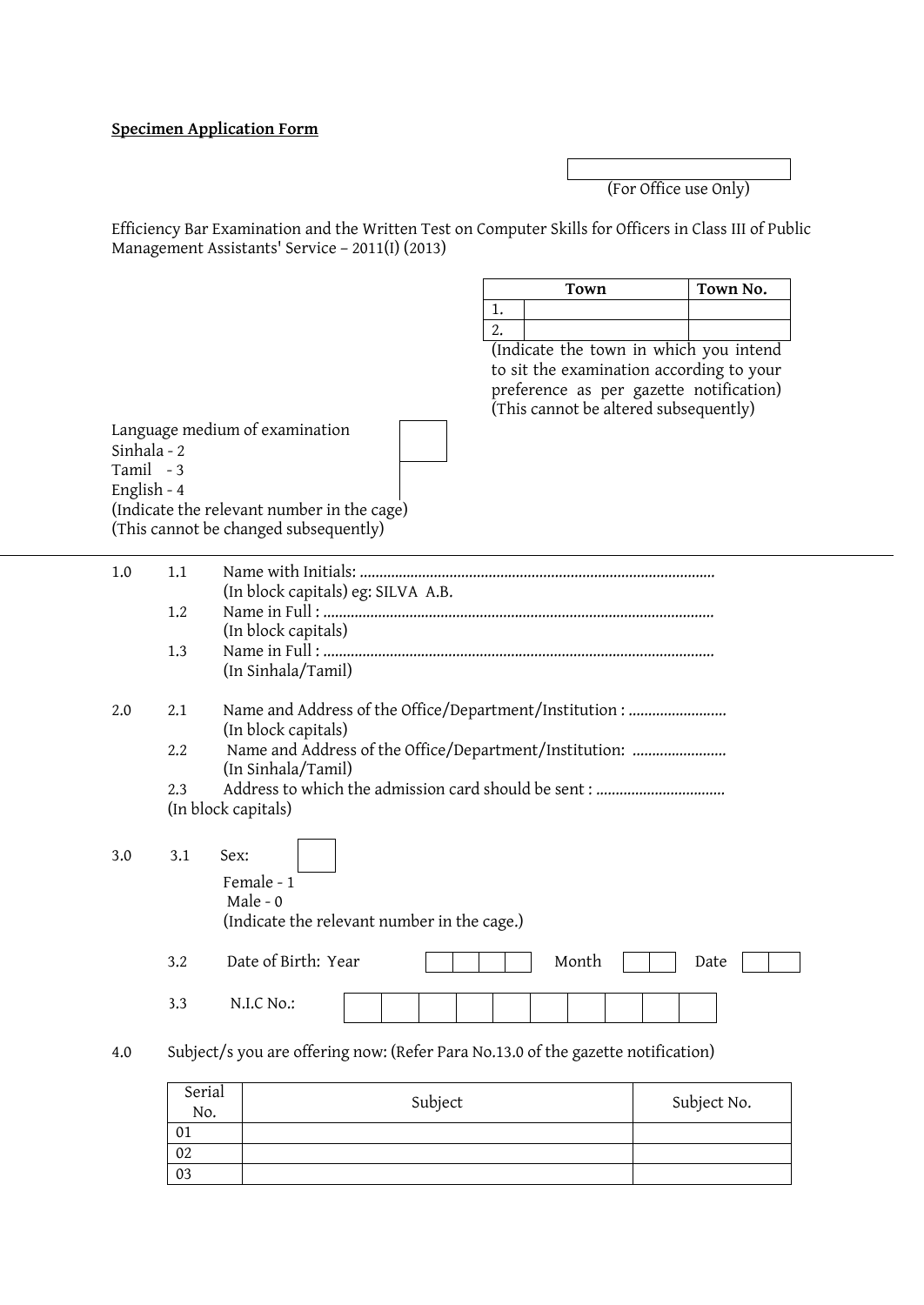| 5.0<br>Present Post |     |  |
|---------------------|-----|--|
|                     | 5.1 |  |
|                     | 5.2 |  |
| 6.0                 | 6.1 |  |
|                     | 6.2 |  |
|                     | 6.3 |  |
|                     | 6.4 |  |
|                     | 6.5 |  |
|                     |     |  |

Please affix the receipt of examination fees paid of Rs. 400/= for whole Examination and Rs 200/= for only one subject. It is advisable to keep a photo copy of the receipt.

I declare that the information furnished above is correct and I am eligible to sit for the examination in the language medium mentioned above. The receipt affixed is to the value of Rs............................. agree to abide by the rules and regulations of this examination imposed by the Commissioner-General of Examinations.

> .................................................. Signature of applicant

Date: ..................................

Note: - Candidate should place his/her signature in the presence of his/her respective Head

of Department or an officer assigned to sign on behalf of him.

#### **Attestation of Signature**

I certify that Mr./Mrs./Miss. ............................................................................................ who is an employee of my work station and who is personally known to me placed his/her signature in my presence on ........................................... and further stamps to the value of examination fee have been affixed.

> ......................................................... Signature and official stamp of the person attesting

| Name:    |  |
|----------|--|
|          |  |
| Address: |  |
| Date:    |  |

#### **Certificate of the Head of the Department**

I certify that,

- (i) The information furnished above were verified and;
- (ii) The officer \*has/has not appeared for the examination previously;
- (iii) The officer has appeared for the examination previously and \*he/she has affixed the receipt of the fees for the relevant examination
- (iv) \*He/She is eligible to appear for this examination.